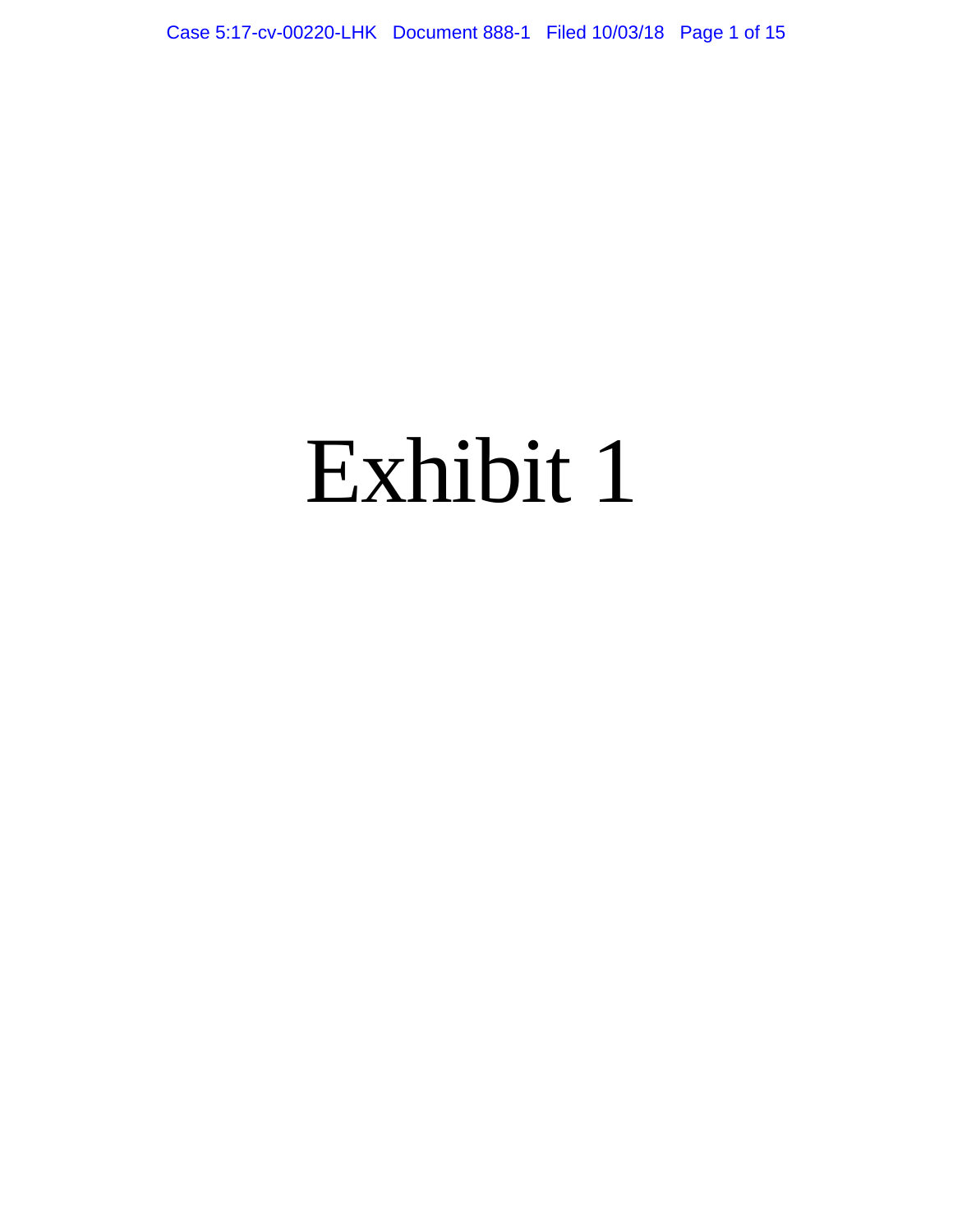|                               | Case 5:17-cv-00220-LHK  Document 888-1  Filed 10/03/18  Page 2 of 15                                                                                                                                                       |                            |                                                                          |
|-------------------------------|----------------------------------------------------------------------------------------------------------------------------------------------------------------------------------------------------------------------------|----------------------------|--------------------------------------------------------------------------|
| $\overline{2}$<br>3<br>4<br>5 | Ryan W. Koppelman<br>CA Bar No. 290704<br>ryan.koppelman@alston.com<br><b>ALSTON &amp; BIRD LLP</b><br>1950 University Avenue<br>5th Floor<br>East Palo Alto, CA 94303-2282<br>Phone: 650.838.2000<br>650.838.2001<br>Fax: |                            |                                                                          |
| 6<br>$\overline{7}$           | <b>ATTORNEY FOR AMICUS CURIAE</b><br><b>NOKIA TECHNOLOGIES OY</b>                                                                                                                                                          |                            |                                                                          |
| 8<br>9                        | UNITED STATES DISTRICT COURT<br><b>NORTHERN DISTRICT OF CALIFORNIA</b>                                                                                                                                                     | <b>SAN JOSE DIVISION</b>   |                                                                          |
| 10                            | FEDERAL TRADE COMMISSION,                                                                                                                                                                                                  |                            | Case No. 5:17-cv-00220-LHK-NMC                                           |
| 11                            | Plaintiff,                                                                                                                                                                                                                 |                            | <b>BRIEF OF NOKIA TECHNOLOGIES OY</b>                                    |
| 12                            | V.                                                                                                                                                                                                                         |                            | <b>AMICUS CURIAE IN SUPPORT OF</b><br>DEFENDANT QUALCOMM                 |
| 13<br>14                      | QUALCOMM INCORPORATED, a<br>Delaware corporation,                                                                                                                                                                          | <b>JUDGMENT</b>            | <b>INCORPORATED'S OPPOSITION TO</b><br><b>MOTION FOR PARTIAL SUMMARY</b> |
| 15                            | Defendant.                                                                                                                                                                                                                 | Date:<br>Time:             | October 18, 2018<br>1:30 PM                                              |
| 16<br>17                      |                                                                                                                                                                                                                            | Location:<br>Judge:        | San Jose Courthouse, Courtroom 8<br>Hon. Lucy H. Koh                     |
| 18                            |                                                                                                                                                                                                                            |                            |                                                                          |
| 19                            |                                                                                                                                                                                                                            |                            |                                                                          |
| 20                            |                                                                                                                                                                                                                            |                            |                                                                          |
| 21                            |                                                                                                                                                                                                                            |                            |                                                                          |
| 22                            |                                                                                                                                                                                                                            |                            |                                                                          |
| 23                            |                                                                                                                                                                                                                            |                            |                                                                          |
| 24                            |                                                                                                                                                                                                                            |                            |                                                                          |
| 25                            |                                                                                                                                                                                                                            |                            |                                                                          |
| 26                            |                                                                                                                                                                                                                            |                            |                                                                          |
| 27                            |                                                                                                                                                                                                                            |                            |                                                                          |
| 28                            |                                                                                                                                                                                                                            |                            |                                                                          |
|                               |                                                                                                                                                                                                                            | <b>AMICUS CURIAE BRIEF</b> | Case No. 5:17-cv-00220-LHK-NMC                                           |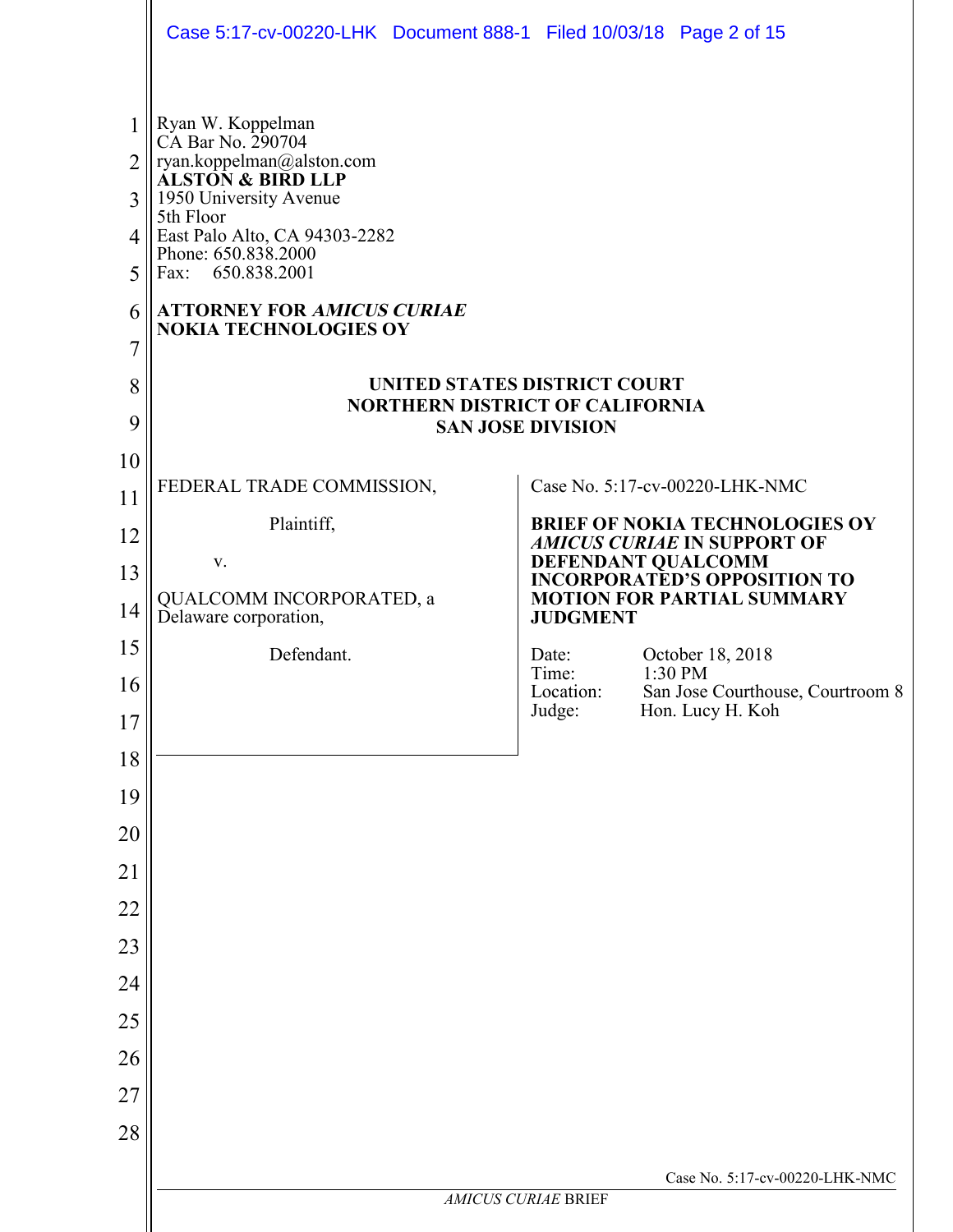| $\mathbf{1}$                                 |      |                | <b>TABLE OF CONTENTS</b>                                                            |
|----------------------------------------------|------|----------------|-------------------------------------------------------------------------------------|
| $\overline{2}$                               |      |                |                                                                                     |
| 3                                            |      |                |                                                                                     |
| $\overline{4}$                               |      |                |                                                                                     |
| 5                                            |      |                |                                                                                     |
| 6                                            |      |                |                                                                                     |
| 7<br>8                                       | I.   |                | The Industry Has Not Viewed the 3GPP and 3GPP2 IPR Policies to Require Licensing at |
| 9                                            |      | A <sub>1</sub> | The ETSI IPR Policy Does Not Mandate Licensing at the Component Level.  3           |
| 10                                           |      | <b>B.</b>      | The Industry Practice Has Been to License at the End User Product Level.  5         |
| 11<br>12                                     | II.  |                | Licensing Obligations Across 3GPP and 3GPP2 Organizational Partners Should Be       |
| 13                                           |      | $A_{\cdot}$    | Incompatible Licensing Obligations Would Create a Patchwork of Confusing            |
| 14<br>15                                     | III. |                | SEP Licensing in the Telecommunications Industry Has Led to Tremendous Success with |
| 16                                           |      |                |                                                                                     |
| 17                                           |      |                |                                                                                     |
| 18                                           |      |                |                                                                                     |
| 19                                           |      |                |                                                                                     |
| 20                                           |      |                |                                                                                     |
|                                              |      |                |                                                                                     |
|                                              |      |                |                                                                                     |
|                                              |      |                |                                                                                     |
|                                              |      |                |                                                                                     |
|                                              |      |                |                                                                                     |
|                                              |      |                |                                                                                     |
|                                              |      |                |                                                                                     |
| 21<br>22<br>23<br>24<br>25<br>26<br>27<br>28 |      |                |                                                                                     |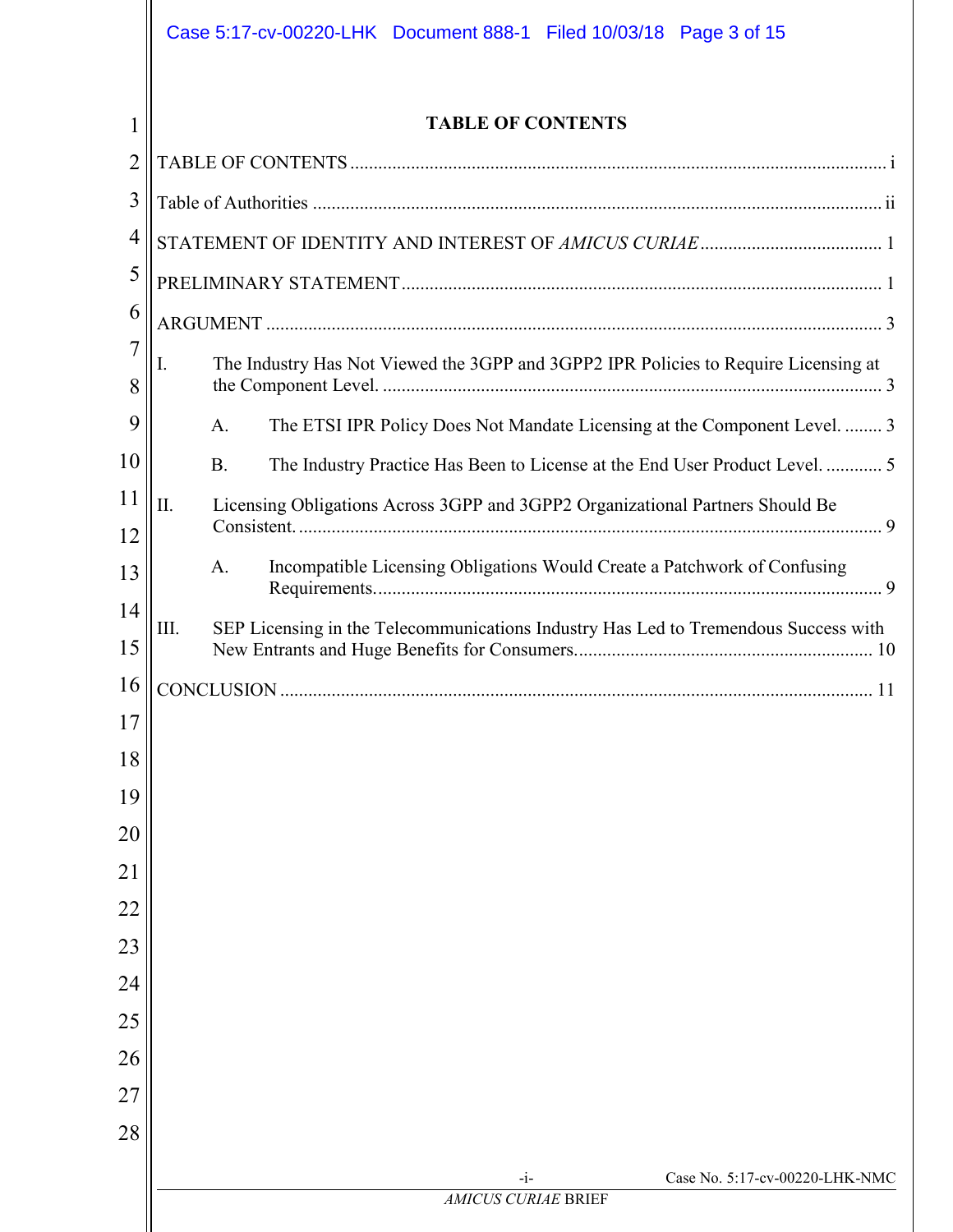|        | <b>TABLE OF AUTHORITIES</b>                                                                                                                                                                                               |         |
|--------|---------------------------------------------------------------------------------------------------------------------------------------------------------------------------------------------------------------------------|---------|
| 2<br>3 | <b>CASES AND OPINIONS</b>                                                                                                                                                                                                 | Page(s) |
|        | Ericsson, Inc. v. D-Link Sys., Inc.,                                                                                                                                                                                      |         |
|        | In re Certain Electronics Devices, Commission Opinion,                                                                                                                                                                    |         |
|        | Unwired Planet Int'l Ltd. v. Huawei Techs. Co., [2017] EWHC 711 (Pat.) (May 4,                                                                                                                                            |         |
|        | <b>OTHER AUTHORITIES</b>                                                                                                                                                                                                  |         |
|        | 3G Patent Platform for 3G Mobile Communication Systems - Definition, Function,                                                                                                                                            |         |
|        | Communication from the Commission to the European Parliament, the Council and<br>the European Economic and Social Committee, Setting out the EU Approach to                                                               |         |
|        | David Teece & E.F. Sherry, On the "Smallest Saleable Patent Practicing Unit"                                                                                                                                              |         |
|        | Devlin Hartline, Letter to Antitrust Chief Applauds DOJ's New Evidence-Based<br>Approach to IP Enforcement, CENTER FOR THE PROTECTION OF INTELLECTUAL<br>PROPERTY, GEORGE MASON UNIVERSITY SCHOOL OF LAW (September 2010) | .6      |
|        | Erik Stasik, Royalty Rates and Licensing Strategies for Essential Patents on LTE                                                                                                                                          |         |
|        | Jonathan D. Putnam & Tim A. Williams, The Smallest Salable Patent-Practicing                                                                                                                                              |         |
|        | Keith Mallinson, Busting Smartphone Patent Licensing Myths, CENTER FOR THE<br>PROTECTION OF INTELLECTUAL PROPERTY, GEORGE MASON UNIVERSITY                                                                                |         |
|        |                                                                                                                                                                                                                           |         |
|        |                                                                                                                                                                                                                           |         |
|        |                                                                                                                                                                                                                           |         |
|        |                                                                                                                                                                                                                           |         |
|        |                                                                                                                                                                                                                           |         |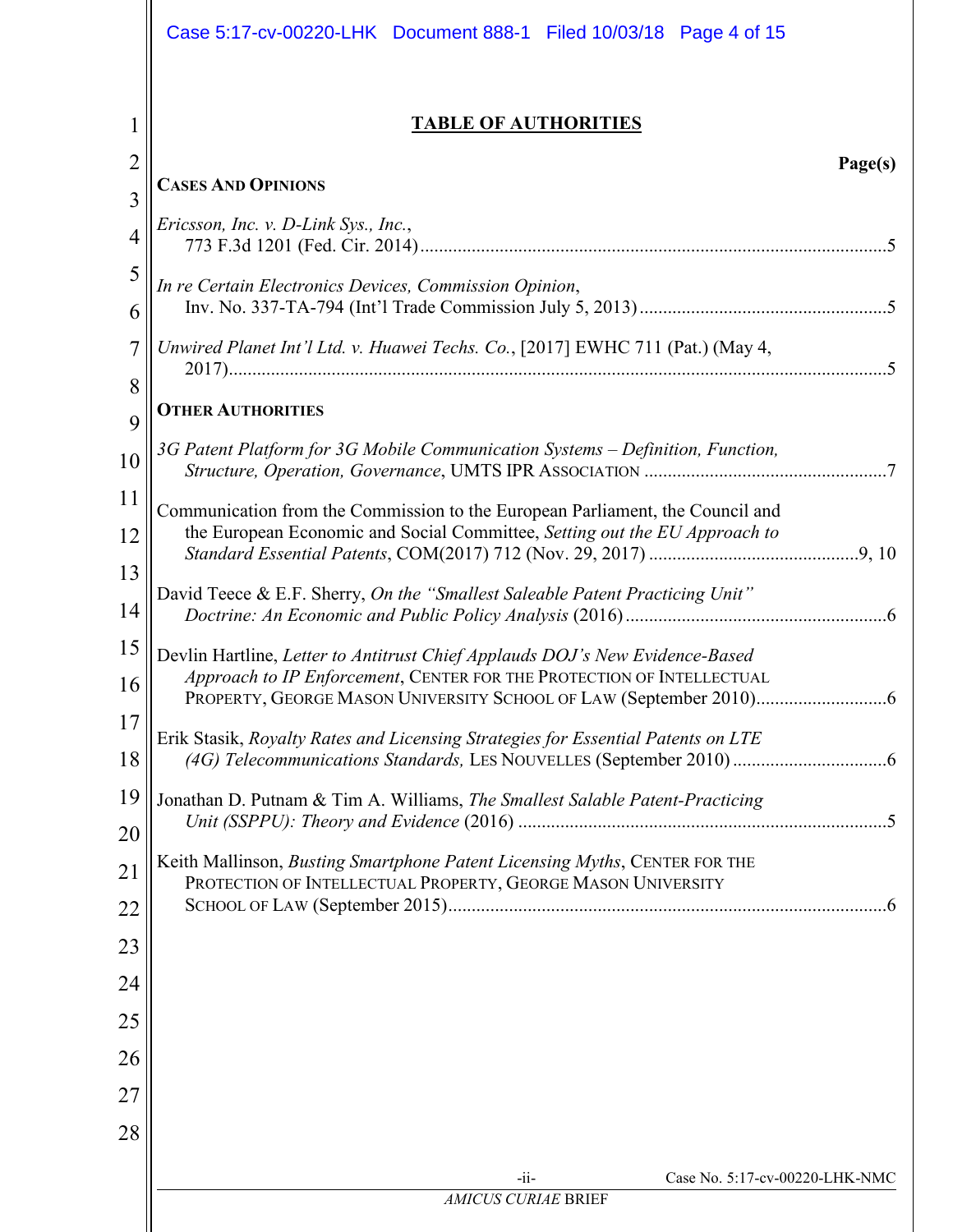#### **STATEMENT OF IDENTITY AND INTEREST OF AMICUS CURIAE**

2 3 4 5 6 7 8 9 10 11 12 13 14 15 16 17 18 19 20 21 22 23 24 25 26 27 28 Amicus curiae is Nokia Technologies Oy.<sup>1</sup> Nokia<sup>2</sup> is a leading innovator in the telecommunications industry. Nokia has cumulatively invested approximately \$140 billion in research and development relating to mobile communications over the past two decades, and as a result of this commitment, currently owns over 20,000 patent families. Nokia has also played a prominent role in developing technologies that are incorporated in the 2G, 3G, and 4G mobile cellular standards that have been vital to the success of the global mobile telecoms market. Nokia is a significant owner of cellular standards essential patents ("SEPs"), and has a significant number of licensees to those cellular SEPs. Nokia remains at the forefront of developing cellular technologies, including in emerging 5G standards, and continues to contribute technologies covered by its patented inventions as well as to renew its industry-leading patent portfolio. Nokia also has been for many years and continues to be one of the largest manufacturers of wireless, fixed, and optical telecommunications network equipment, and continues to invest heavily in related research and development, including over \$5.5 billion in 2017. As part of its ongoing businesses, which employ over 100,000 and operate in around 130 countries, Nokia has also negotiated and secured licenses to cellular SEPs owned by other industry players. Nokia has been involved in numerous patent cases in U.S. district courts, both as a plaintiff and a defendant, including cases involving SEPs. **PRELIMINARY STATEMENT** Nokia's interest in this case is to advocate for consistent (F)RAND license obligations across 3GPP's and 3GPP2's various Organizational Partners around the world such as the Alliance <sup>1</sup> No counsel for any of the parties authored any portion of this brief. No entity other than *amicus curiae* Nokia Technologies Oy monetarily contributed to the preparation or submission of this brief. References to Nokia in this section include Nokia Technologies Oy and its parent, Nokia Oy, and its affiliates.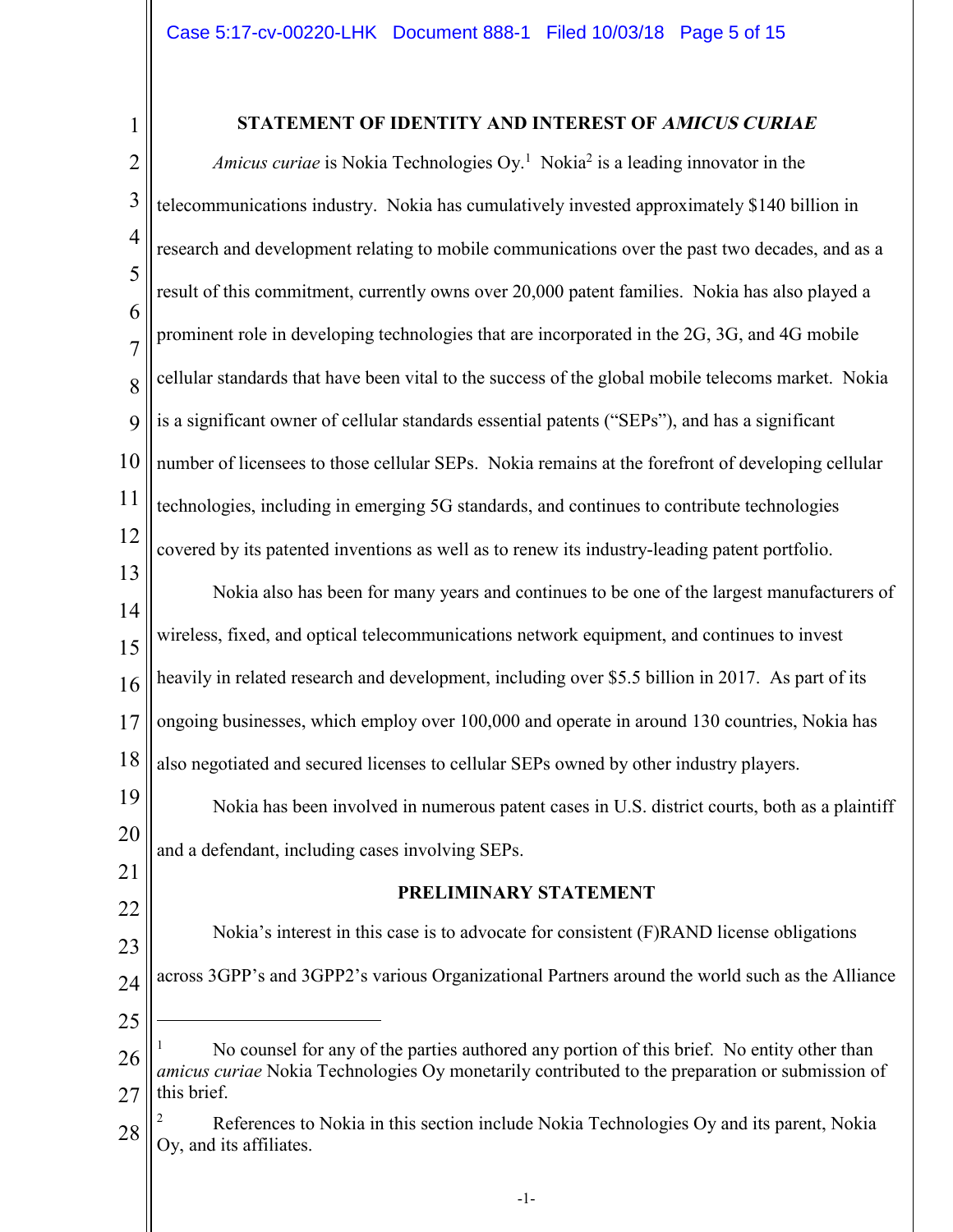1 2 3 4 5 6 7 8 9 10 11 12 13 14 15 16 17 18 19 20 21 22 23 24 25 26 27 for Telecommunications Industry Solutions ("ATIS") standards, the Telecommunications Industry Association ("TIA") standards, and the European Telecommunications Standards Institute ("ETSI") standards. Nokia is concerned about arguments being made now that the ATIS and TIA IPR Policies have always unambiguously required SEP owners to license their SEPs at the component level. Though Nokia primarily declares its patents through ETSI, Nokia has never understood any Organizational Partner's IPR Policy to require licensing of SEPs at the component level for 3GPP and 3GPP2 standards. The FTC's argument to the contrary contravenes industry norms and, if adopted by this Court, could lead to the ATIS and TIA IPR Policies being incompatible with the ETSI IPR Policy. Additionally, for international standards used globally, like the 3GPP and 3GPP2 standards that govern cellular telecommunications, consistency of (F)RAND license obligations across Organizational Partners is necessary so that SEP owners and implementers do not potentially face a patchwork of differing obligations and practices across different jurisdictions. With regard to the issues raised in the FTC's pending Motion for Partial Summary Judgment, Nokia's understanding has been from the beginning that the various Organizational Partners' IPR Policies do not require SEP owners to license cellular SEPs at the component level. Based on experience in the industry, Nokia believes that its understanding in this regard is consistent with the decisive ETSI IPR Policy as well as long-standing industry practice, and Nokia has never understood any 3GPP or 3GPP2 Organizational Partner's IPR Policy to mandate licensing of cellular SEPs at the component level. Nokia does not take any ultimate position on the facts of this specific case, which may be unique to Qualcomm, but instead simply provides this *amicus* to give the Court perspective on the novel and very surprising interpretations of the ATIS and TIA IPR Policies being put forward in the FTC's Motion for Partial Summary Judgment, especially if those novel and surprising

28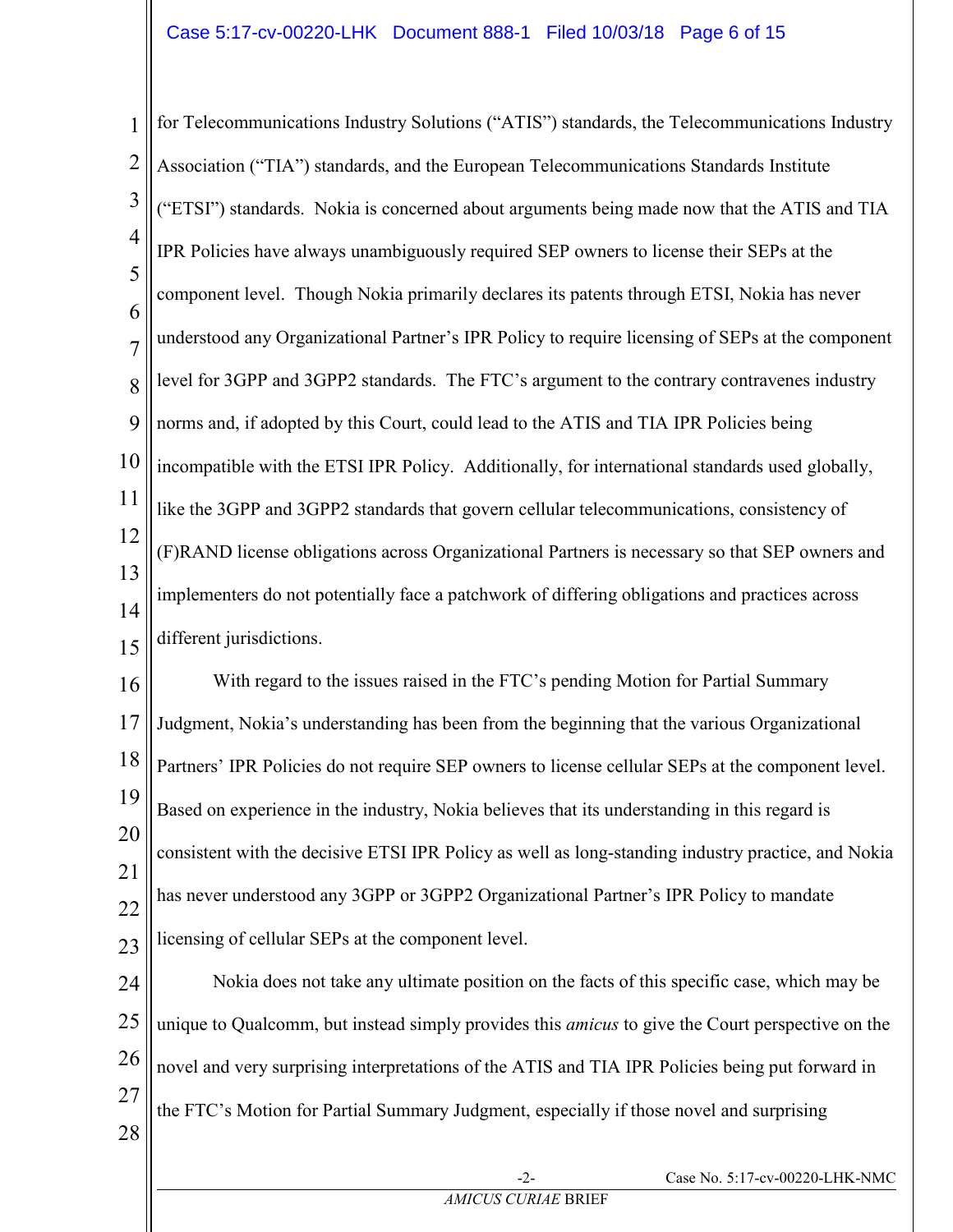1 2 interpretations are somehow later applied in a manner creating unintended consequences for other SEP holders and the industry at large.

|                     | $5.1$ horders and the magnet $\gamma$                                                                                                                               |
|---------------------|---------------------------------------------------------------------------------------------------------------------------------------------------------------------|
| $\overline{3}$      | <b>ARGUMENT</b>                                                                                                                                                     |
| $\overline{4}$      | I.<br>The Industry Has Not Viewed the 3GPP and 3GPP2 IPR Policies to Require                                                                                        |
| 5                   | <b>Licensing at the Component Level.</b>                                                                                                                            |
| 6                   | A. The ETSI IPR Policy Does Not Mandate Licensing at the Component<br>Level.                                                                                        |
| $\overline{7}$<br>8 | Nokia has heavily participated in 3GPP through its European Organizational Partner—                                                                                 |
| 9                   | ETSI. Based on the language of the ETSI IPR Policy, and also the expectations of participants                                                                       |
| 10                  | and sound economic principles, the prevailing view at ETSI from the creation of its IPR Policy has                                                                  |
| 11                  | been that licensing of cellular SEPs would occur at the end user product level, rather than, for                                                                    |
| 12                  | example, at the component level. This view has been expressed by Nokia in response to a Civil                                                                       |
| 13                  | Investigative Demand that Nokia received from the FTC prior to the institution of this litigation                                                                   |
| 14<br>15            | and in sworn testimony from a Nokia employee, Dirk Weiler, who is currently and has served for                                                                      |
| 16                  | a number of years as the Chairman of the ETSI Board and ETSI IPR Special Committee (see                                                                             |
| 17                  | Qualcomm Opp. Ex. 27 at 43:3-45:1). Importantly, Nokia's view is also consistent with the                                                                           |
| 18                  | express language of the ETSI IPR Policy, which states that:                                                                                                         |
| 19                  | To the extent that the IPR(s) disclosed in the attached IPR Information Statement Annex                                                                             |
| 20                  | are or become, and remain ESSENTIAL in respect of the ETSI Work Item, STANDARD<br>and/or TECHNICAL SPECIFICATION identified in the attached IPR Information         |
| 21                  | Statement Annex, the Declarant and/or its AFFILIATES are (1) prepared to grant<br>irrevocable licences under this/these IPR(s) on terms and conditions which are in |
| 22                  | accordance with Clause 6.1 of the ETSI IPR Policy                                                                                                                   |
| 23                  | Clause 6.1 of the ETSI IPR Policy in turn states that ETSI should seek from an IPR owner                                                                            |
| 24                  | that discloses a patent to ETSI:                                                                                                                                    |
| 25                  | an irrevocable undertaking in writing that it is prepared to grant irrevocable licences on                                                                          |
| 26                  | fair, reasonable and non-discriminatory ("FRAND") terms and conditions under such IPR<br>to at least the following extent:                                          |
| 27                  | MANUFACTURE, including the right to make or have made customized                                                                                                    |
| 28                  |                                                                                                                                                                     |
|                     | Case No. 5:17-cv-00220-LHK-NMC<br>$-3-$                                                                                                                             |
|                     | <b>AMICUS CURIAE BRIEF</b>                                                                                                                                          |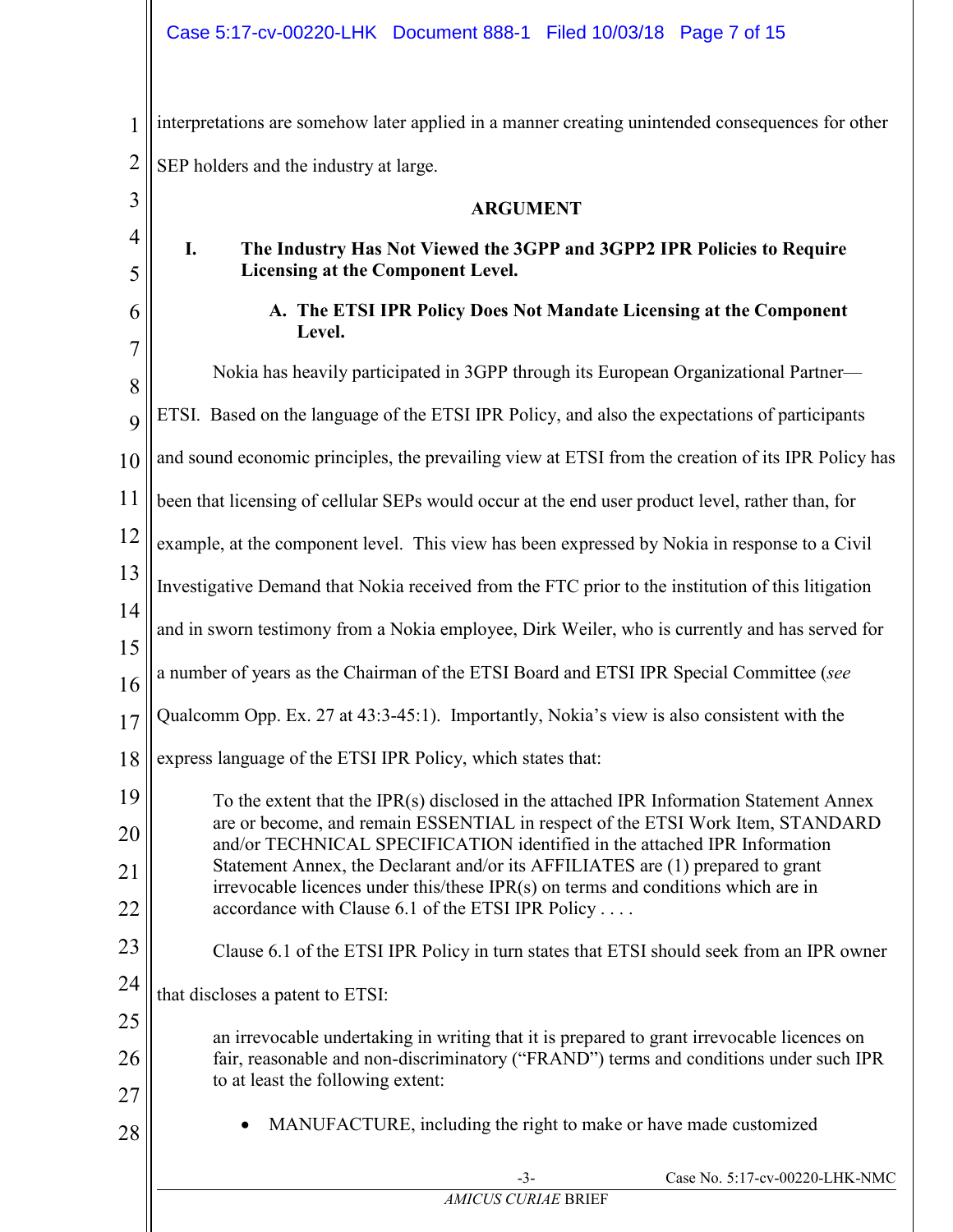|                                                                                                              | Case 5:17-cv-00220-LHK  Document 888-1  Filed 10/03/18  Page 8 of 15                                                                                                                                                                                                                                                                                                                                                                                                                                                                                                                                                                                                                                                                                                                                                                                                                                                                                                                                                                                                                                                                                                                                                            |
|--------------------------------------------------------------------------------------------------------------|---------------------------------------------------------------------------------------------------------------------------------------------------------------------------------------------------------------------------------------------------------------------------------------------------------------------------------------------------------------------------------------------------------------------------------------------------------------------------------------------------------------------------------------------------------------------------------------------------------------------------------------------------------------------------------------------------------------------------------------------------------------------------------------------------------------------------------------------------------------------------------------------------------------------------------------------------------------------------------------------------------------------------------------------------------------------------------------------------------------------------------------------------------------------------------------------------------------------------------|
| 1<br>$\overline{2}$<br>3<br>4<br>5<br>6<br>7<br>8<br>9<br>10<br>11<br>12<br>13<br>14<br>15<br>16<br>17<br>18 | components and sub-systems to the licensee's own design for use in<br>MANUFACTURE;<br>sell, lease, or otherwise dispose of EQUIPMENT so MANUFACTURED;<br>repair, use, or operate EQUIPMENT; and<br>use METHODS.<br>The above undertaking may be made subject to the condition that those who seek licences<br>agree to reciprocate.<br>"MANUFACTURE" is defined in the ETSI IPR Policy to mean production of<br>EQUIPMENT.<br>"EQUIPMENT" is, in turn, defined in the ETSI IPR Policy to mean any system, or device<br><i>fully conforming</i> to a STANDARD.<br>Nokia's understanding of the ETSI IPR Policy is that the commitment to License on<br>FRAND terms is given for the activities identified in Section 6.1 in relation to EQUIPMENT as<br>that term is defined in the ETSI IPR Policy, and that such EQUIPMENT must be a system or<br>device that <i>fully conforms</i> to a Standard. All of the licensing commitments that Nokia has<br>provided to ETSI have been made with this understanding of the ETSI IPR Policy.<br>One of the requirements expressly imposed by both 3GPP and 3GPP2 on Organizational<br>Partners that want to be involved in 3GPP and 3GPP2 standardization is that each Organizational |
| 19                                                                                                           | Partner must have "an IPR Policy which is compatible with those of the Organizational                                                                                                                                                                                                                                                                                                                                                                                                                                                                                                                                                                                                                                                                                                                                                                                                                                                                                                                                                                                                                                                                                                                                           |
| 20<br>21<br>22<br>23<br>24<br>25<br>26                                                                       | Partners." The ATIS IPR Policy states that licenses must be made available "for the purpose of<br>implementing the [relevant ATIS] standard" and the TIA IPR Policy states that licenses must be<br>made available "to the extent necessary for the practice of the TIA publication" (FTC Ex. 2 at 10<br>(ATIS Operating Procedures); (FTC Ex. 39 at 87 (2002 TIA Eng'g Manual)). <sup>3</sup> Since the IPR<br>policies of ATIS and TIA must be compatible with the ETSI IPR Policy, they should not be                                                                                                                                                                                                                                                                                                                                                                                                                                                                                                                                                                                                                                                                                                                        |
| 27<br>28                                                                                                     | 3<br>The TIA IPR Policy was amended in 2005, but the changes are not relevant to the<br>considerations set forth within this <i>amicus curiae</i> brief (see Dkt. No. 872-3 at 5).                                                                                                                                                                                                                                                                                                                                                                                                                                                                                                                                                                                                                                                                                                                                                                                                                                                                                                                                                                                                                                              |
|                                                                                                              | Case No. 5:17-cv-00220-LHK-NMC<br>-4-<br><b>AMICUS CURIAE BRIEF</b>                                                                                                                                                                                                                                                                                                                                                                                                                                                                                                                                                                                                                                                                                                                                                                                                                                                                                                                                                                                                                                                                                                                                                             |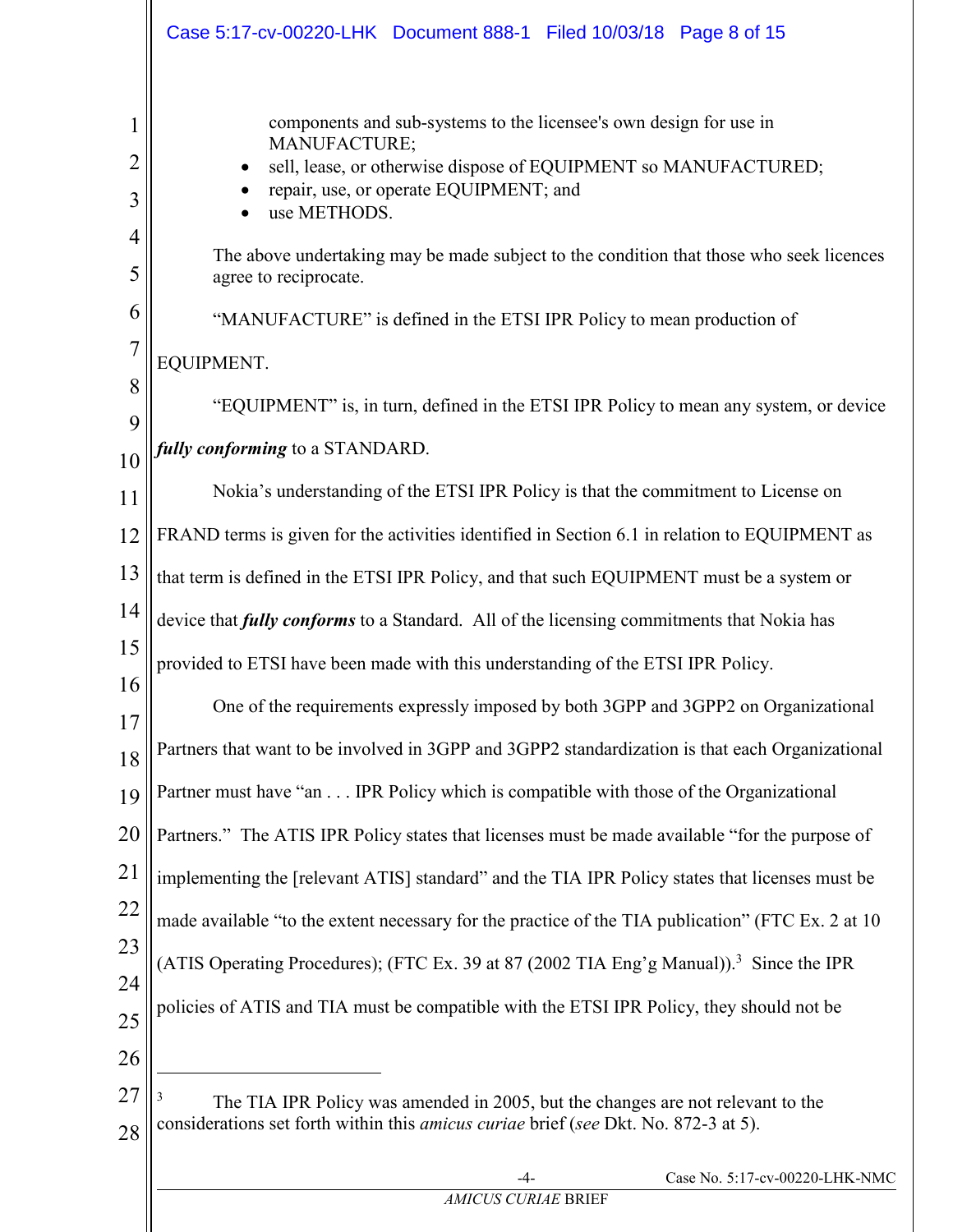1 || interpreted to impose materially different obligations.<sup>4</sup>

| $\overline{3}$<br>ATIS or TIA are incompatible or materially different than ETSI IPR's Policy, under which<br>$\overline{4}$<br>licensing at the end user product level (rather than at the component level) has been the<br>5<br>longstanding expectation and industry norm. The argument being made now that the ATIS and<br>6<br>TIA IPR policies unambiguously impose an incompatible requirement to license at the component<br>$\overline{7}$<br>level is, therefore, novel. This situation is different from the relatively recent changes made to the<br>8<br>9<br>IEEE's IPR Policy, which, as amended, imposed new constraints on how SEP owners in that<br>context would be required to license their SEPs under the RAND commitments made to IEEE,<br>including a requirement to license at the component level. Although IEEE is not a 3GPP or<br>3GPP2 Organizational Partner, given IEEE's collaboration and overlapping work with ETSI at<br>13<br>that time, ETSI deliberated about the impact of the changes made to IEEE's IPR Policy and,<br>14<br>thereafter, expressly concluded that IEEE's IPR Policy as amended was incompatible with ETSI's<br>15<br>IPR Policy (Qualcomm Opp. Ex. 27 at 93:4-94:11, 103:16-105:18). However, no similar express<br>16<br>17<br>changes have been made to the ATIS or TIA IPR Policies.<br>18<br>B. The Industry Practice Has Been to License at the End User Product Level.<br>19<br>In addition to running a foul of the actual text of the relevant IPR policies, any suggestion<br>20<br>that licensing for cellular SEPs must occur at the component level is inconsistent with<br>21<br>longstanding industry practice. <sup>5</sup> The consistent course of conduct of the industry, including Nokia<br>22<br>23<br>24<br>Nokia agrees with the positions set forth in Qualcomm's Opposition regarding the textual<br>interpretation of the ATIS and TIA IPR Policies (see id. 872-3 at 4-5).<br>25<br>See, e.g., In re Certain Electronics Devices, Commission Opinion, Inv. No. 337-TA-794, at<br>26<br>n. 19 (Int'l Trade Commission July 5, 2013) ("[T]he record supports a conclusion that a common<br>industry practice is to use the end user device as a royalty base."); Unwired Planet Int'l Ltd. v.<br>27<br>Huawei Techs. Co., [2017] EWHC 711 (Pat.) (May 4, 2017) ("The royalty base is the sum to which<br>the percentage is applied to give the royalty due. It will largely correspond to the price paid for<br>Case No. 5:17-cv-00220-LHK-NMC<br>$-5-$ | $\overline{2}$ | Nokia is not aware of prior positions being taken over the years that the IPR Policies of |
|--------------------------------------------------------------------------------------------------------------------------------------------------------------------------------------------------------------------------------------------------------------------------------------------------------------------------------------------------------------------------------------------------------------------------------------------------------------------------------------------------------------------------------------------------------------------------------------------------------------------------------------------------------------------------------------------------------------------------------------------------------------------------------------------------------------------------------------------------------------------------------------------------------------------------------------------------------------------------------------------------------------------------------------------------------------------------------------------------------------------------------------------------------------------------------------------------------------------------------------------------------------------------------------------------------------------------------------------------------------------------------------------------------------------------------------------------------------------------------------------------------------------------------------------------------------------------------------------------------------------------------------------------------------------------------------------------------------------------------------------------------------------------------------------------------------------------------------------------------------------------------------------------------------------------------------------------------------------------------------------------------------------------------------------------------------------------------------------------------------------------------------------------------------------------------------------------------------------------------------------------------------------------------------------------------------------------------------------------------------------------------------------------------------------------------------------------------------------------------------------------------------------------------------------|----------------|-------------------------------------------------------------------------------------------|
|                                                                                                                                                                                                                                                                                                                                                                                                                                                                                                                                                                                                                                                                                                                                                                                                                                                                                                                                                                                                                                                                                                                                                                                                                                                                                                                                                                                                                                                                                                                                                                                                                                                                                                                                                                                                                                                                                                                                                                                                                                                                                                                                                                                                                                                                                                                                                                                                                                                                                                                                            |                |                                                                                           |
|                                                                                                                                                                                                                                                                                                                                                                                                                                                                                                                                                                                                                                                                                                                                                                                                                                                                                                                                                                                                                                                                                                                                                                                                                                                                                                                                                                                                                                                                                                                                                                                                                                                                                                                                                                                                                                                                                                                                                                                                                                                                                                                                                                                                                                                                                                                                                                                                                                                                                                                                            |                |                                                                                           |
|                                                                                                                                                                                                                                                                                                                                                                                                                                                                                                                                                                                                                                                                                                                                                                                                                                                                                                                                                                                                                                                                                                                                                                                                                                                                                                                                                                                                                                                                                                                                                                                                                                                                                                                                                                                                                                                                                                                                                                                                                                                                                                                                                                                                                                                                                                                                                                                                                                                                                                                                            |                |                                                                                           |
|                                                                                                                                                                                                                                                                                                                                                                                                                                                                                                                                                                                                                                                                                                                                                                                                                                                                                                                                                                                                                                                                                                                                                                                                                                                                                                                                                                                                                                                                                                                                                                                                                                                                                                                                                                                                                                                                                                                                                                                                                                                                                                                                                                                                                                                                                                                                                                                                                                                                                                                                            |                |                                                                                           |
|                                                                                                                                                                                                                                                                                                                                                                                                                                                                                                                                                                                                                                                                                                                                                                                                                                                                                                                                                                                                                                                                                                                                                                                                                                                                                                                                                                                                                                                                                                                                                                                                                                                                                                                                                                                                                                                                                                                                                                                                                                                                                                                                                                                                                                                                                                                                                                                                                                                                                                                                            |                |                                                                                           |
|                                                                                                                                                                                                                                                                                                                                                                                                                                                                                                                                                                                                                                                                                                                                                                                                                                                                                                                                                                                                                                                                                                                                                                                                                                                                                                                                                                                                                                                                                                                                                                                                                                                                                                                                                                                                                                                                                                                                                                                                                                                                                                                                                                                                                                                                                                                                                                                                                                                                                                                                            |                |                                                                                           |
|                                                                                                                                                                                                                                                                                                                                                                                                                                                                                                                                                                                                                                                                                                                                                                                                                                                                                                                                                                                                                                                                                                                                                                                                                                                                                                                                                                                                                                                                                                                                                                                                                                                                                                                                                                                                                                                                                                                                                                                                                                                                                                                                                                                                                                                                                                                                                                                                                                                                                                                                            | 10             |                                                                                           |
|                                                                                                                                                                                                                                                                                                                                                                                                                                                                                                                                                                                                                                                                                                                                                                                                                                                                                                                                                                                                                                                                                                                                                                                                                                                                                                                                                                                                                                                                                                                                                                                                                                                                                                                                                                                                                                                                                                                                                                                                                                                                                                                                                                                                                                                                                                                                                                                                                                                                                                                                            | 11             |                                                                                           |
|                                                                                                                                                                                                                                                                                                                                                                                                                                                                                                                                                                                                                                                                                                                                                                                                                                                                                                                                                                                                                                                                                                                                                                                                                                                                                                                                                                                                                                                                                                                                                                                                                                                                                                                                                                                                                                                                                                                                                                                                                                                                                                                                                                                                                                                                                                                                                                                                                                                                                                                                            | 12             |                                                                                           |
|                                                                                                                                                                                                                                                                                                                                                                                                                                                                                                                                                                                                                                                                                                                                                                                                                                                                                                                                                                                                                                                                                                                                                                                                                                                                                                                                                                                                                                                                                                                                                                                                                                                                                                                                                                                                                                                                                                                                                                                                                                                                                                                                                                                                                                                                                                                                                                                                                                                                                                                                            |                |                                                                                           |
|                                                                                                                                                                                                                                                                                                                                                                                                                                                                                                                                                                                                                                                                                                                                                                                                                                                                                                                                                                                                                                                                                                                                                                                                                                                                                                                                                                                                                                                                                                                                                                                                                                                                                                                                                                                                                                                                                                                                                                                                                                                                                                                                                                                                                                                                                                                                                                                                                                                                                                                                            |                |                                                                                           |
|                                                                                                                                                                                                                                                                                                                                                                                                                                                                                                                                                                                                                                                                                                                                                                                                                                                                                                                                                                                                                                                                                                                                                                                                                                                                                                                                                                                                                                                                                                                                                                                                                                                                                                                                                                                                                                                                                                                                                                                                                                                                                                                                                                                                                                                                                                                                                                                                                                                                                                                                            |                |                                                                                           |
|                                                                                                                                                                                                                                                                                                                                                                                                                                                                                                                                                                                                                                                                                                                                                                                                                                                                                                                                                                                                                                                                                                                                                                                                                                                                                                                                                                                                                                                                                                                                                                                                                                                                                                                                                                                                                                                                                                                                                                                                                                                                                                                                                                                                                                                                                                                                                                                                                                                                                                                                            |                |                                                                                           |
|                                                                                                                                                                                                                                                                                                                                                                                                                                                                                                                                                                                                                                                                                                                                                                                                                                                                                                                                                                                                                                                                                                                                                                                                                                                                                                                                                                                                                                                                                                                                                                                                                                                                                                                                                                                                                                                                                                                                                                                                                                                                                                                                                                                                                                                                                                                                                                                                                                                                                                                                            |                |                                                                                           |
|                                                                                                                                                                                                                                                                                                                                                                                                                                                                                                                                                                                                                                                                                                                                                                                                                                                                                                                                                                                                                                                                                                                                                                                                                                                                                                                                                                                                                                                                                                                                                                                                                                                                                                                                                                                                                                                                                                                                                                                                                                                                                                                                                                                                                                                                                                                                                                                                                                                                                                                                            |                |                                                                                           |
|                                                                                                                                                                                                                                                                                                                                                                                                                                                                                                                                                                                                                                                                                                                                                                                                                                                                                                                                                                                                                                                                                                                                                                                                                                                                                                                                                                                                                                                                                                                                                                                                                                                                                                                                                                                                                                                                                                                                                                                                                                                                                                                                                                                                                                                                                                                                                                                                                                                                                                                                            |                |                                                                                           |
|                                                                                                                                                                                                                                                                                                                                                                                                                                                                                                                                                                                                                                                                                                                                                                                                                                                                                                                                                                                                                                                                                                                                                                                                                                                                                                                                                                                                                                                                                                                                                                                                                                                                                                                                                                                                                                                                                                                                                                                                                                                                                                                                                                                                                                                                                                                                                                                                                                                                                                                                            |                |                                                                                           |
|                                                                                                                                                                                                                                                                                                                                                                                                                                                                                                                                                                                                                                                                                                                                                                                                                                                                                                                                                                                                                                                                                                                                                                                                                                                                                                                                                                                                                                                                                                                                                                                                                                                                                                                                                                                                                                                                                                                                                                                                                                                                                                                                                                                                                                                                                                                                                                                                                                                                                                                                            |                |                                                                                           |
|                                                                                                                                                                                                                                                                                                                                                                                                                                                                                                                                                                                                                                                                                                                                                                                                                                                                                                                                                                                                                                                                                                                                                                                                                                                                                                                                                                                                                                                                                                                                                                                                                                                                                                                                                                                                                                                                                                                                                                                                                                                                                                                                                                                                                                                                                                                                                                                                                                                                                                                                            |                |                                                                                           |
|                                                                                                                                                                                                                                                                                                                                                                                                                                                                                                                                                                                                                                                                                                                                                                                                                                                                                                                                                                                                                                                                                                                                                                                                                                                                                                                                                                                                                                                                                                                                                                                                                                                                                                                                                                                                                                                                                                                                                                                                                                                                                                                                                                                                                                                                                                                                                                                                                                                                                                                                            |                |                                                                                           |
|                                                                                                                                                                                                                                                                                                                                                                                                                                                                                                                                                                                                                                                                                                                                                                                                                                                                                                                                                                                                                                                                                                                                                                                                                                                                                                                                                                                                                                                                                                                                                                                                                                                                                                                                                                                                                                                                                                                                                                                                                                                                                                                                                                                                                                                                                                                                                                                                                                                                                                                                            |                |                                                                                           |
|                                                                                                                                                                                                                                                                                                                                                                                                                                                                                                                                                                                                                                                                                                                                                                                                                                                                                                                                                                                                                                                                                                                                                                                                                                                                                                                                                                                                                                                                                                                                                                                                                                                                                                                                                                                                                                                                                                                                                                                                                                                                                                                                                                                                                                                                                                                                                                                                                                                                                                                                            |                |                                                                                           |
|                                                                                                                                                                                                                                                                                                                                                                                                                                                                                                                                                                                                                                                                                                                                                                                                                                                                                                                                                                                                                                                                                                                                                                                                                                                                                                                                                                                                                                                                                                                                                                                                                                                                                                                                                                                                                                                                                                                                                                                                                                                                                                                                                                                                                                                                                                                                                                                                                                                                                                                                            |                |                                                                                           |
|                                                                                                                                                                                                                                                                                                                                                                                                                                                                                                                                                                                                                                                                                                                                                                                                                                                                                                                                                                                                                                                                                                                                                                                                                                                                                                                                                                                                                                                                                                                                                                                                                                                                                                                                                                                                                                                                                                                                                                                                                                                                                                                                                                                                                                                                                                                                                                                                                                                                                                                                            |                |                                                                                           |
|                                                                                                                                                                                                                                                                                                                                                                                                                                                                                                                                                                                                                                                                                                                                                                                                                                                                                                                                                                                                                                                                                                                                                                                                                                                                                                                                                                                                                                                                                                                                                                                                                                                                                                                                                                                                                                                                                                                                                                                                                                                                                                                                                                                                                                                                                                                                                                                                                                                                                                                                            | 28             |                                                                                           |
|                                                                                                                                                                                                                                                                                                                                                                                                                                                                                                                                                                                                                                                                                                                                                                                                                                                                                                                                                                                                                                                                                                                                                                                                                                                                                                                                                                                                                                                                                                                                                                                                                                                                                                                                                                                                                                                                                                                                                                                                                                                                                                                                                                                                                                                                                                                                                                                                                                                                                                                                            |                |                                                                                           |
|                                                                                                                                                                                                                                                                                                                                                                                                                                                                                                                                                                                                                                                                                                                                                                                                                                                                                                                                                                                                                                                                                                                                                                                                                                                                                                                                                                                                                                                                                                                                                                                                                                                                                                                                                                                                                                                                                                                                                                                                                                                                                                                                                                                                                                                                                                                                                                                                                                                                                                                                            |                | <b>AMICUS CURIAE BRIEF</b>                                                                |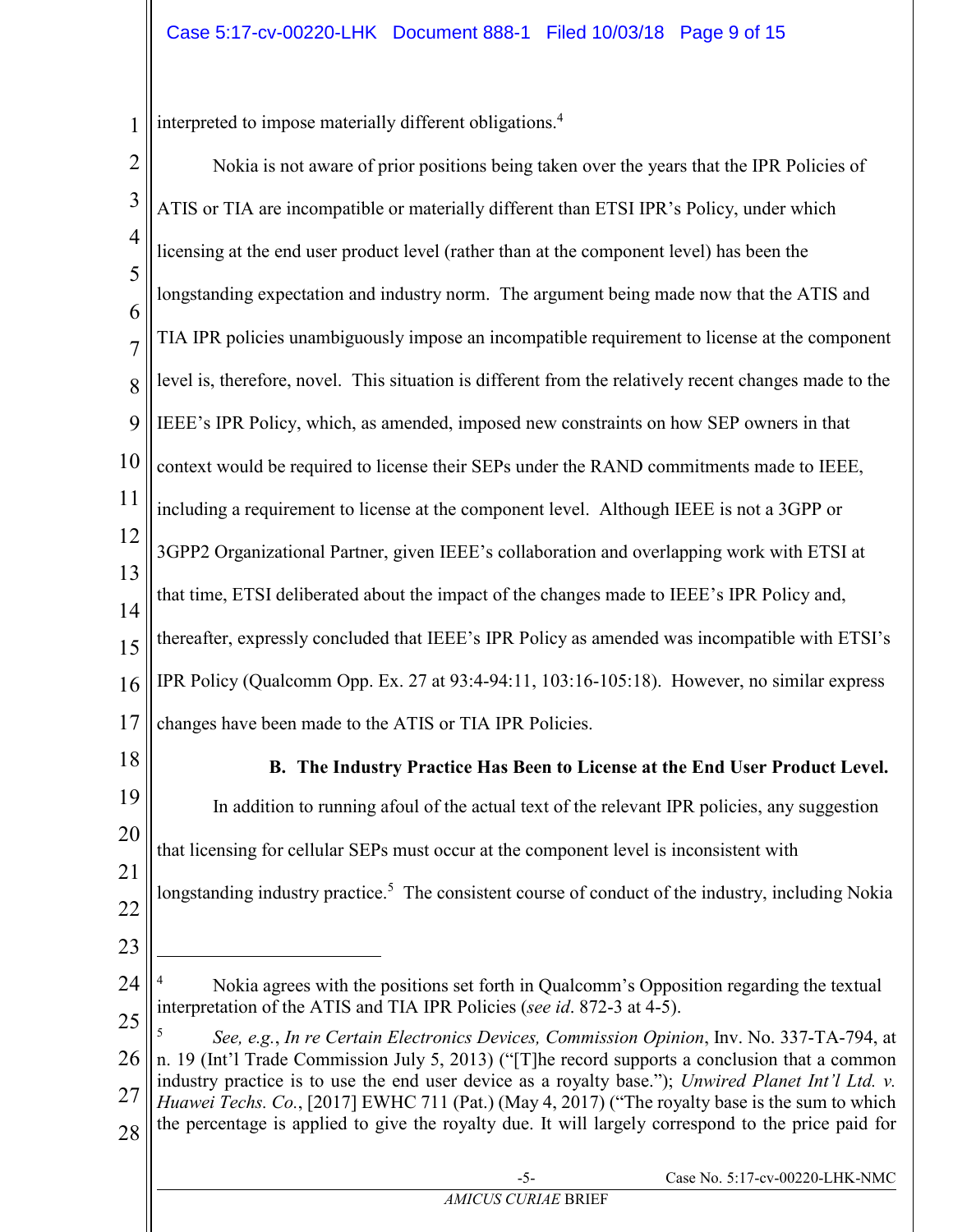1 2 3 4 5 6 7 8 (as both licensor and licensee), since adoption of the ETSI IPR Policy has been to license at the end user product level. In Nokia's view, as expressed to the FTC during its initial investigation, licensing at the end user product level is the most efficient manner in which to license cellular SEPs, and as a result, has been and continues to be common industry practice. It is the level chosen by SEP holders and patent pools alike. And the industry has long recognized that licensing goods and the definition is largely agreed in the draft contract as something called 'Selling Price'

 $\overline{Q}$ 10 11 12 13 14 15 16 17 18 19 20 21 22 23 24 25 26 27 28 Case No. 5:17-cv-00220-LHK-NMC for 'End User Devices' (i.e. handsets) and 'Infrastructure Revenue' for infrastructure."); *Ericsson, Inc. v. D-Link, Sys., Inc.*, 773 F.3d 1201, 1227 (Fed. Cir. 2014) (discussing licenses in which royalties were based on the price of the end user product rather than the price of a component); Jonathan D. Putnam & Tim A. Williams, *The Smallest Salable Patent-Practicing Unit (SSPPU): Theory and Evidence* 35 (2016) (concluding, based on publicly available information regarding more than two dozen licenses, that in the "vast majority of cases, we can rule out the use of a component or combination of components as the metering device; in no case can we confirm such use."); David Teece & E.F. Sherry, *On the "Smallest Saleable Patent Practicing Unit" Doctrine: An Economic and Public Policy Analysis* (2016) ("In the cellular communications industry, it is common practice to license at the device level (cellphones and base stations), rather than at either the chipset or cellular service provider levels."); Keith Mallinson, *Busting Smartphone Patent Licensing Myths*, CENTER FOR THE PROTECTION OF INTELLECTUAL PROPERTY, GEORGE MASON UNIVERSITY SCHOOL OF LAW 4 (September 2015) ("Virtually every IP rightholder in the cellular communications industry that publicly reveals information about its licensing requirements, including EU companies (Alcatel-Lucent, Ericsson, Nokia, Siemens), North American companies (InterDigital, Motorola, Nortel, Qualcomm), and Chinese companies (Huawei, ZTE), has publicly stated in recent years that its mobile standard-essential patent (SEP) licensing rates are based on a percentage of the entire handset price, as illustrated with LTE. Samsung, the largest company in South Korea, justified a licensing offer for its 3G standard-essential patents in recent litigation with Apple in the U.S. International Trade Commission on the basis that royalties calculated on the price of the end user product are consistent with industry practice. Licensing on this basis is a long-standing practice and was widely recognized since the introduction of 2G GSM, as noted by the International Telecommunications Standards User Group in 1998 and in 2G and 3G standards by several other observers including PA Consulting Group (2005), Credit Suisse First Boston (2005), and ABI Research (2007). European antitrust authorities and the U.S. courts also endorse this approach. The Chinese courts used this royalty base for determining a royalty rate in the Huawei-InterDigital case."); Erik Stasik, *Royalty Rates and Licensing Strategies for Essential Patents on LTE (4G) Telecommunications Standards,* LES NOUVELLES 114-119 (September 2010) (finding that every publicly announced 4G licensing rate was expressed as a percentage of the sales price of the end user product, including rates announced by Huawei, Ericsson, and Nokia); *see also* Devlin Hartline, *Letter to Antitrust Chief Applauds DOJ's New Evidence-Based Approach to IP Enforcement*, CENTER FOR THE PROTECTION OF INTELLECTUAL PROPERTY, GEORGE MASON UNIVERSITY SCHOOL OF LAW (Feb. 13, 2018), *available at* https://cpip.gmu.edu/2018/02/13/letterto-antitrust-chief-applauds-dojs-new-evidence-based-approach-to-ip-enforcement/.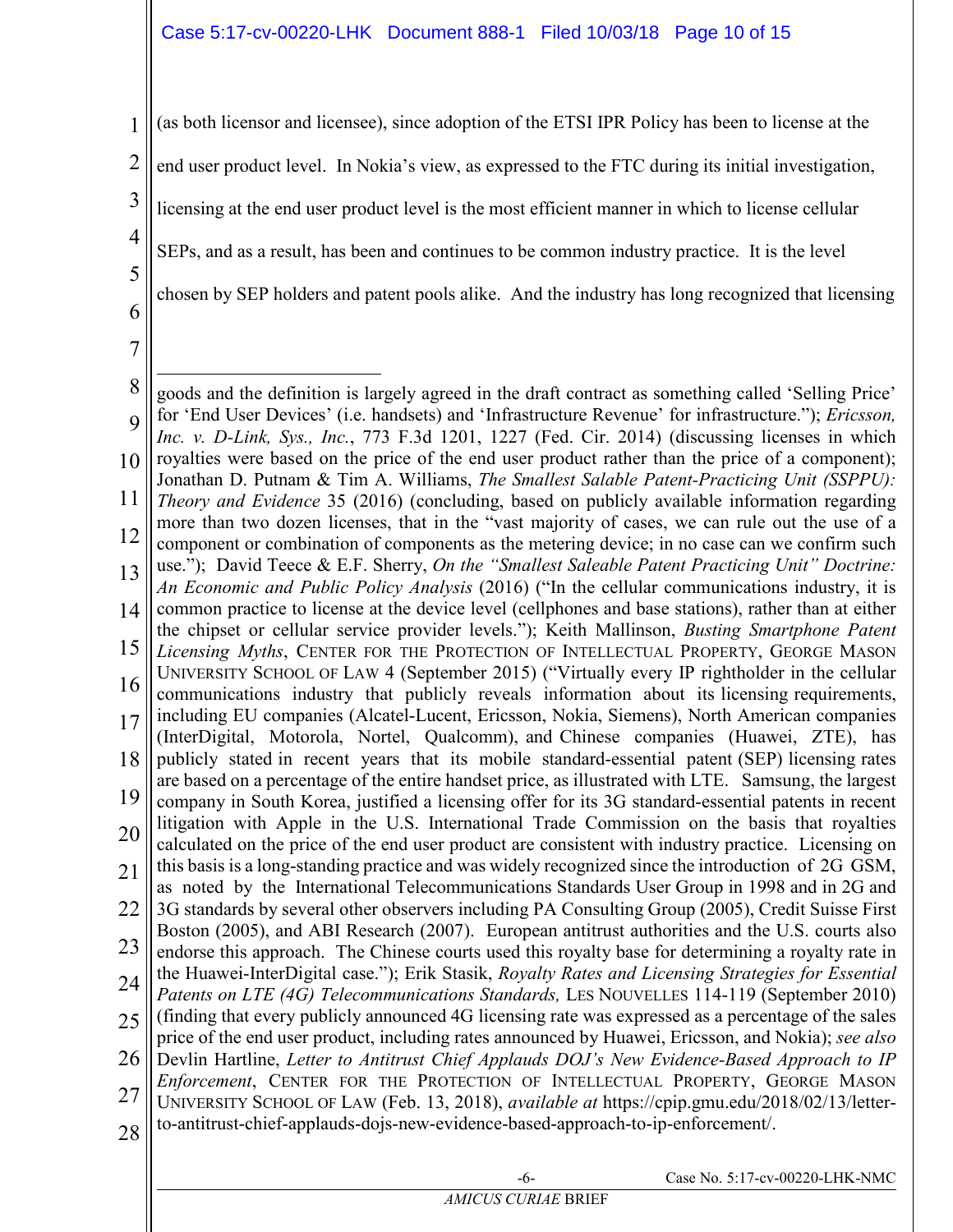|                | should occur at the end user product level. For example, the UMTS IPR Association, with over 40                                                                                                  |  |
|----------------|--------------------------------------------------------------------------------------------------------------------------------------------------------------------------------------------------|--|
| $\overline{2}$ | industry participants, expressed its view on the topic in 2000:                                                                                                                                  |  |
| 3              | The royalty "collection point" shall be the last manufacturer in the manufacturing "chain."                                                                                                      |  |
| 4              | This means that chip and subsystem manufacturers shall be indemnified for sales made to<br>Licensees of certified Essential Patents who are the last manufacturers in the "chain."               |  |
| 5              | Licensees shall not include those manufacturers of component products which are<br>incorporated into final assembled products for which royalties are paid to their respective                   |  |
| 6              | Licensor(s). $6$                                                                                                                                                                                 |  |
| 7              | Concluding a single license with one company at the end user product level, allows SEP                                                                                                           |  |
| 8              | holders like Nokia to avoid the transaction costs and complexities involved in negotiating and                                                                                                   |  |
| 9              | executing multiple licenses at multiple points in the supply chain. The end user product approach                                                                                                |  |
| 10<br>11       | also speeds up the entire supply chain's access to the licensed SEPs. <sup>7</sup> It also provides visibility to                                                                                |  |
| 12             | what products are licensed and avoids potentially overlapping and duplicative licensing at                                                                                                       |  |
| 13             | different levels of the supply chain. Additionally, end user product licensing avoids complications                                                                                              |  |
| 14             | that may arise with respect to patent exhaustion claims. If licenses were now to be required at the                                                                                              |  |
| 15             | component level under the ATIS and TIA IPR Policies, potential or existing licensees of relevant                                                                                                 |  |
| 16<br>17       | SEPs under those policies could argue in license negotiations that certain cellular SEP owners                                                                                                   |  |
| 18             | would have to splinter their portfolios and license subsets of their relevant SEP claims to different                                                                                            |  |
| 19             | component suppliers at each level in the value chain. And thereafter, that alleged patent                                                                                                        |  |
| 20             | exhaustion or implied rights would alleviate any need for a license to other SEP claims at their                                                                                                 |  |
| 21             | point in the value chain. Moreover, specific components may be used beyond a given standard                                                                                                      |  |
| 22             |                                                                                                                                                                                                  |  |
| 23             | 3G Patent Platform for 3G Mobile Communication Systems - Definition, Function,                                                                                                                   |  |
| 24             | Structure, Operation, Governance, UMTS IPR ASSOCIATION, Section 8.2.6 (June 15, 2000),                                                                                                           |  |
| 25             | <i>available at http://www.atis.org/gsc/gsc-5/ipr-03.pdf.</i><br>In fact, <i>amici curiae</i> $ACT$   The App Association and Computer & Communications                                          |  |
| 26             | Industry Association ("ACT") acknowledge that there are important reasons to license at the end                                                                                                  |  |
| 27             | user product level (Dkt. No. 864 at 4 ("Amici recognize and respect that 'downstream' companies<br>may, in some cases, seek to obtain their own SEP license. There can be many reasons for this, |  |
| 28             | such as a preference to negotiate terms directly or to maintain an ability to use multiple suppliers<br>regardless of their individual license status.")).                                       |  |
|                | Case No. 5:17-cv-00220-LHK-NMC<br>$-7-$                                                                                                                                                          |  |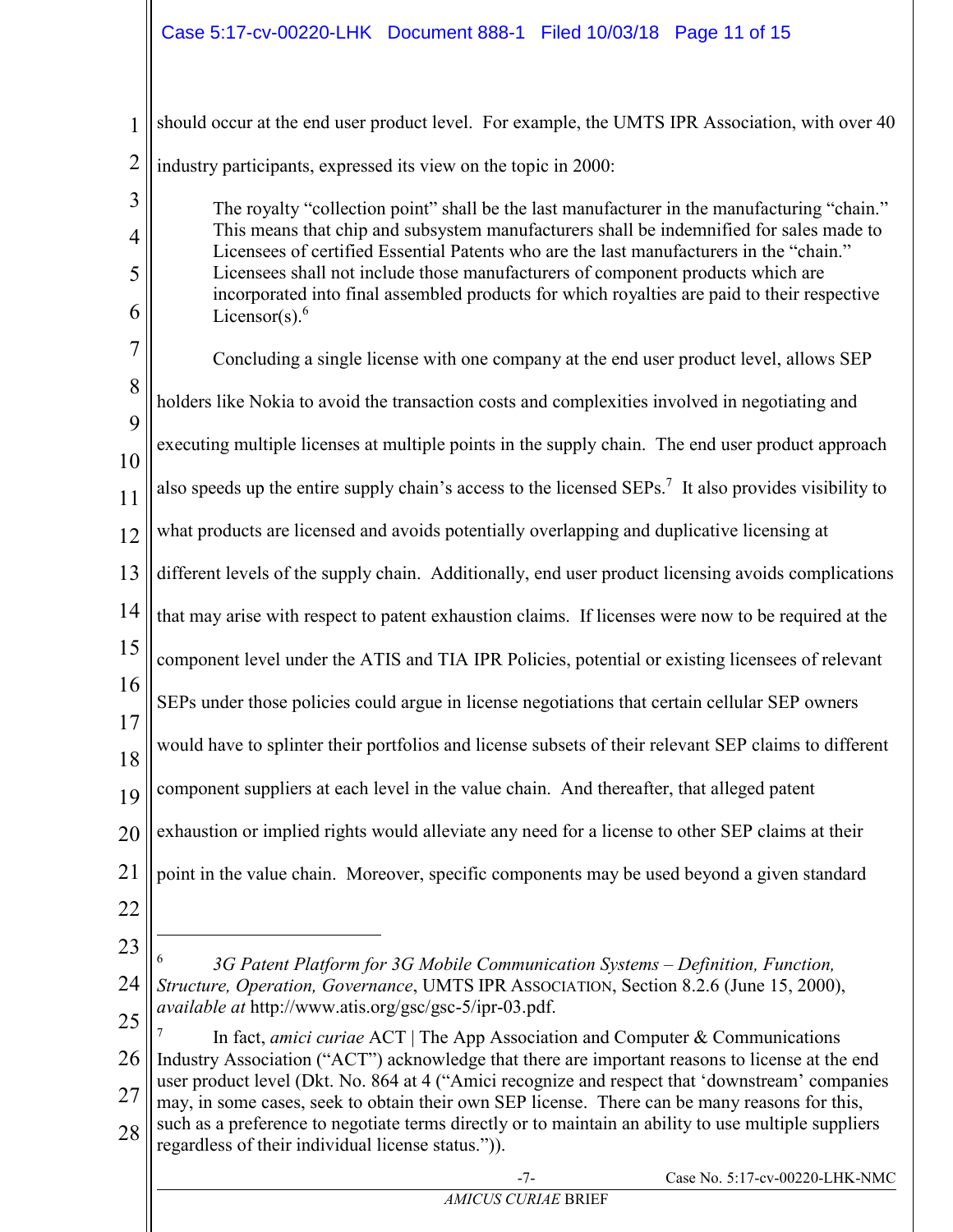1 2 3 4 5 6 and standards development organization ("SDO") IPR Policy for which the SEP holder made a FRAND commitment (and would normally limit its license to). Under such circumstances, if the requirement were to license applicable SEP claims under a given SDO IPR Policy at the component level, then additional SEP claims may be argued to be exhausted or impliedly licensed at other points in the supply chain such as the end product level.

7 8 9 10 11 12 13 14 15 16 17 18 19 20 21 22 Accordingly, Nokia's long-standing practice in its own FRAND SEP licensing program has been and continues to be to enter into license agreements with the companies that sell the end user products, and not with the component vendors. Under this program, the entire product resulting from the supply chain is covered by the SEP license, and the component manufacturers (and other members of the chain) have access to any SEPs they might require through the "have made" rights granted to the sellers of the end user products without requiring the negotiation and transaction costs associated with separate, as well as the complexities of potentially overlapping or duplicative, licenses. This also gives the end user product manufacturer the opportunity to negotiate the licenses, along with the freedom to choose its component suppliers—rather than perhaps being tied only to certain suppliers because of an interpretation requiring certain licenses to be granted at the component level. Nokia's approach is aligned with other industry participants' practices, and in Nokia's view, is the most efficient manner of properly fulfilling the licensing commitments made to international standards development organizations to make SEPs available on FRAND terms.<sup>8</sup>

26 27 28 Amici ACT conceded that companies licensing SEP's have "chosen to focus their licensing programs at the OEM level" (Dkt. No. 864 at 9, n. 15). ACT contends that this parol evidence is unnecessary or should be ignored but, to the contrary, this consistent industry practice demonstrated a course of conduct and is evidence of how industry players have interpreted the underlying Organizational Partners' IPR Policies.

23

24

25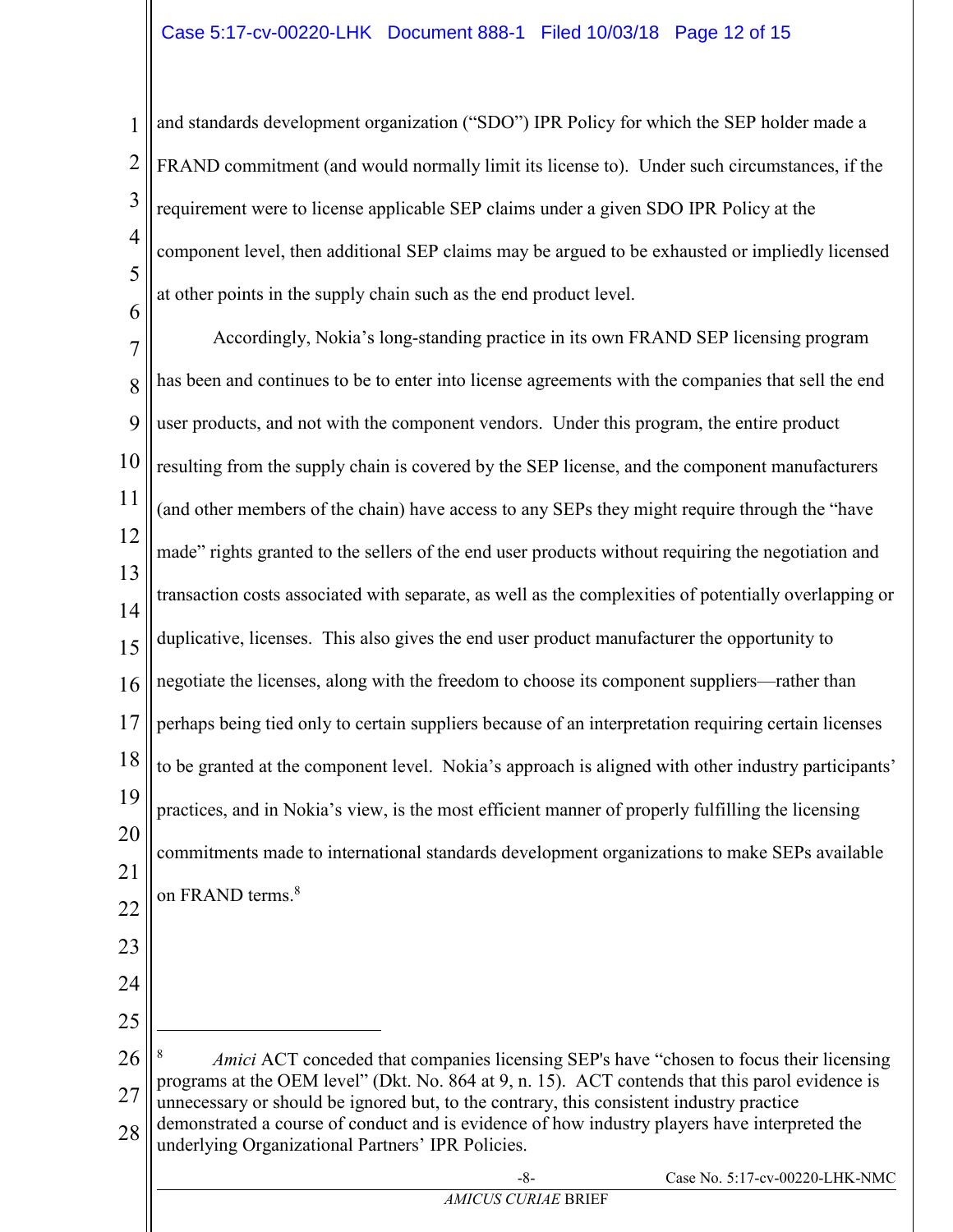### **II. Licensing Obligations Across 3GPP and 3GPP2 Organizational Partners Should Be Consistent.**

## 2 3

1

#### **A. Incompatible Licensing Obligations Would Create a Patchwork of Confusing Requirements.**

4 5 6 7 8  $\overline{Q}$ 10 11 12 13 14 15 16 17 18 19 20 21 22 23 24 As noted above, 3GPP and 3GPP2 are collaborative partnerships of Organizational Partner standards development organizations, including ATIS and TIA, which involve market participants across the world. ATIS is the U.S. partner for 3GPP, and TIA is the U.S. partner for 3GPP2. The goal of these international partnerships is to develop technical specifications that can be used around the world in the global economy. These international standards, once established, are then adopted in various countries and regions around the world by the respective Organizational Partners, like ATIS and TIA, and each Organizational Partner adopts an IPR Policy governing (F)RAND licensing commitments which are mandated to be consistent by 3GPP and 3GPP2.<sup>9</sup> Divergent interpretations of the ATIS and TIA IPR Policies on one hand, and the ETSI IPR Policy on the other, would result in conflicting license obligations across various jurisdictions, and even among SEP owners depending on the member organizations through which they have participated in 3GPP and 3GPP2. To be sure, the supply chain for products implementing cellular standards, along with end user sales, reaches across many jurisdictions, and SEP holders are located all over the world. If there are inconsistent interpretations of licensing obligations vis-àvis components versus end user products, which vary based upon the governing Organizational Partner's IPR Policy and the specific jurisdiction, the end result will, at a minimum, be wide scale confusion, higher transaction costs, and uncertainty.<sup>10</sup> And these kinds of results can produce

- 25 26 <sup>9</sup> To the extent consistency is required, the FTC does not appear to view the ATIS and TIA IPR Policies as consistent with the ETSI IPR Policy, as the FTC has not moved on the basis that the ETSI IPR Policy unambiguously requires component-level licensing.
- 27 28 <sup>10</sup> In its November 2017 guidelines on SEP licensing, the European Commission expressly recognized the potential value and efficiencies in global, portfolio licensing of SEPs, which of course would require consistent obligations across jurisdictions for a given standard (*see*

| -9-                        |
|----------------------------|
| <i>AMICUS CURIAE</i> BRIEF |

Case No. 5:17-cv-00220-LHK-NMC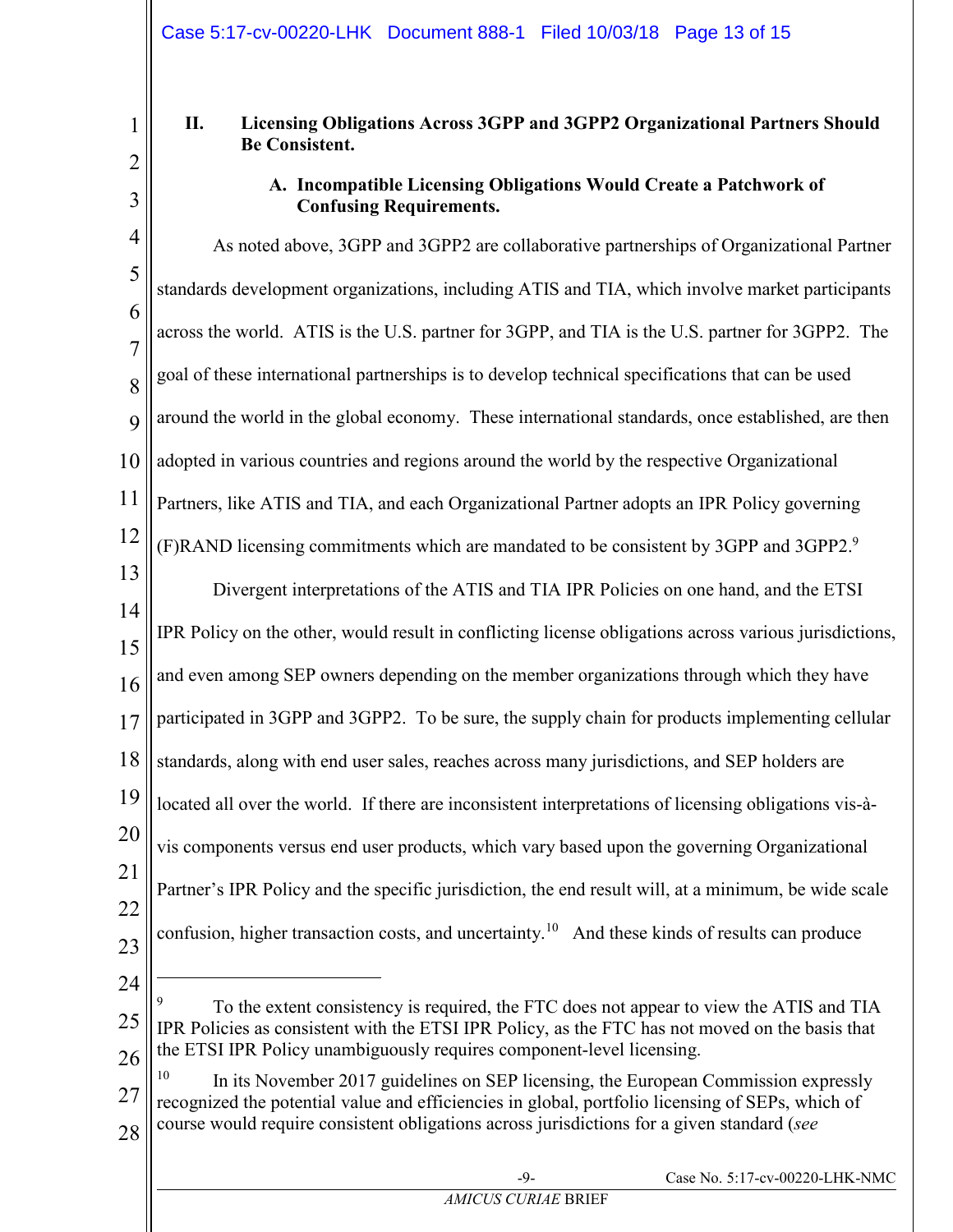1 2 3 4 5 6 7 8 9 10 11 12 13 14 15 16 17 18 19 20 21 22 23 24 25 26 27 28 -10- Case No. 5:17-cv-00220-LHK-NMC lower participation in standards-related activities, fewer licensing commitments, and slower work streams for standards development and standards implementation worldwide, especially for new and complex technologies. Maintaining consistency across interpretations, in contrast, incentivizes contributions and continued development of standardized technologies, reduction in transaction costs, and fewer potential disputes over claims of patent exhaustion or implied rights, as well as prevents confusion for both licensors and licensees (Nokia, of course, being both). **III. SEP Licensing in the Telecommunications Industry Has Led to Tremendous Success with New Entrants and Huge Benefits for Consumers.** In its current form, SEP licensing in the wireless telecommunications industry has been highly successful. There are numerous examples of new implementers having entered the marketplace, some of which have even grown to be industry leaders in a relatively short period of time. Bilateral negotiations have led to hundreds of cellular SEP licenses, resulting in widespread implementation of the cellular standards. Such implementation has also conferred great benefits on consumers across the world, who now have greater access to new technologies. Novel interpretations of certain SDO IPR Policies that would impose specific licensing models on certain SEP owners in certain jurisdictions, however, would have the real potential to put in jeopardy the continued success of standards development and related SEP licensing. The current industry-wide approach minimizes complexities, while maintaining efficiencies. The complications that would likely arise from inconsistent licensing obligations advocated for in the FTC's Motion for Partial Summary Judgment could unravel the success of SEP licensing and standards development that have been achieved to date, rather than incentivizing continued participation in open standards-setting and development, which make innovation more widely Communication from the Commission to the European Parliament, the Council and the European Economic and Social Committee, *Setting out the EU Approach to Standard Essential Patents*, COM(2017) 712 (Nov. 29, 2017)).